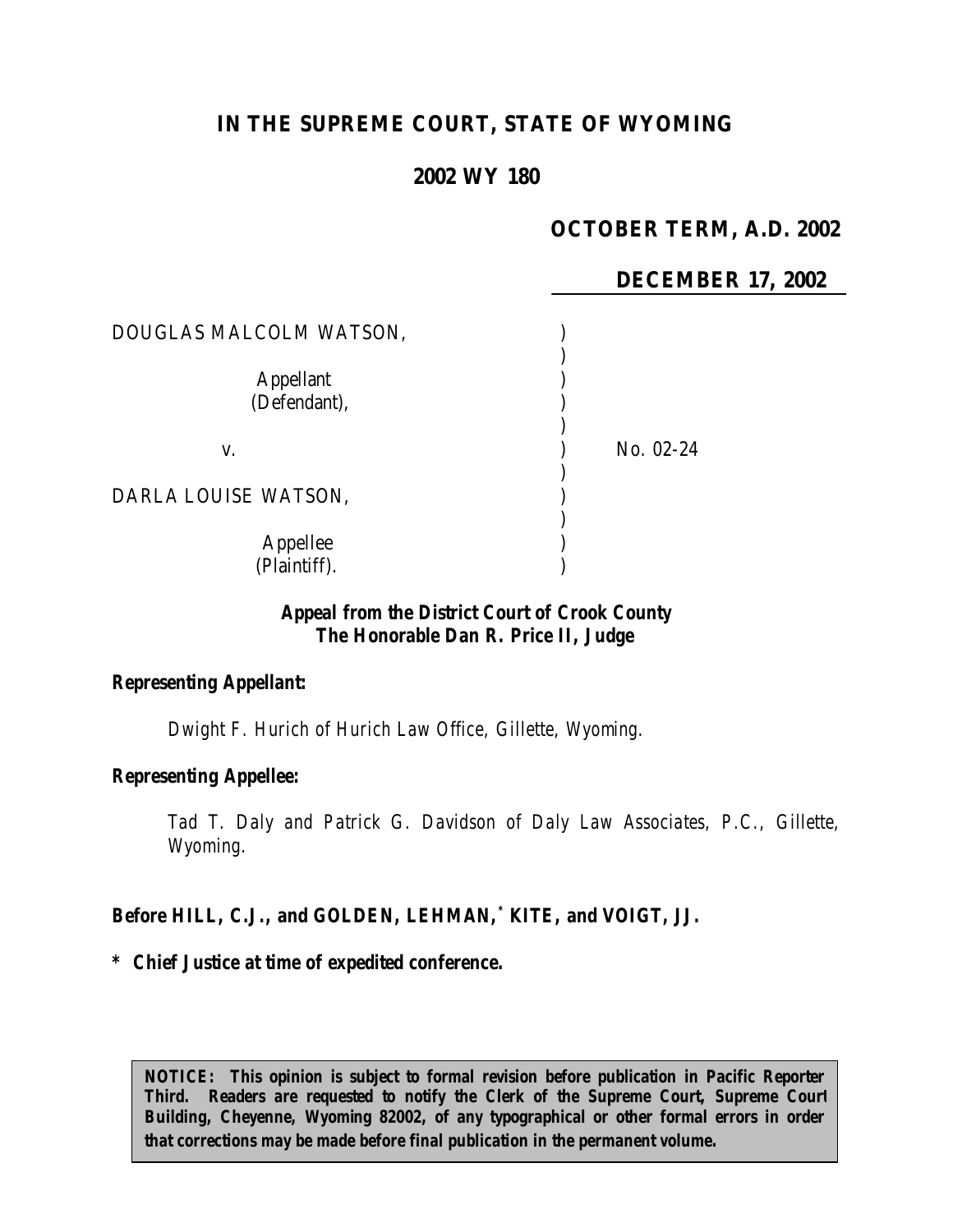### **VOIGT, Justice.**

[¶1] In response to his former spouse's Petition for Modification of Child Visitation, the appellant, Douglas M. Watson (father), counterclaimed to modify his child support obligation due to a financial change. The district court held a hearing and subsequently denied the father's counterclaim. On appeal, the father argues that the district court erred in recalculating his child support obligation by adding back to his income the business expense he deducted from his federal income tax pursuant to Internal Revenue Code (IRC) 26 U.S.C.A. § 179 (2002) (Section 179). We reverse and remand to the district court for recalculation of the father's child support obligation.

#### **ISSUES**

[¶2] The issues on appeal are:

- A. The district court erred by disallowing, for the purpose of child support computations, the Section 179 expense claimed by the father.
- B. The district court erred in computing the net incomes of both parties when calculating the presumed child support so as to not find a twenty percent decrease in presumed support, and thus, modifying the father's child support obligation downward.

#### **FACTS**

[¶3] The father and the appellee, Darla L. Watson (mother), married in 1987, subsequently had two children, and divorced in 1999. In the divorce decree, the district court awarded the mother primary custody of the children, awarded the father visitation rights, and ordered the father to pay child support in the amount of \$818.00 per month. On August 22, 2000, the mother filed a Petition for Modification of Child Visitation.<sup>1</sup> The father filed his answer on September 8, 2000, and counterclaimed requesting that the district court modify the original divorce decree by recalculating his child support obligation based on the parties' current incomes. The district court held a hearing on January 31, 2001, and denied the father's counterclaim because the twenty percent threshold of Wyo. Stat. Ann. § 20-2-311 (LexisNexis 2001) was not met.<sup>2</sup>

<sup>&</sup>lt;sup>1</sup> Visitation is not at issue in this appeal.

<sup>&</sup>lt;sup>2</sup> Wyo. Stat. Ann. § 20-2-311(a) states, in part: "Any party . . . may petition for a review and adjustment of any child support order . . .. The petition shall allege that, in applying the presumptive child support established by this article, the support amount will change by twenty percent (20%) or more per month from the amount of the existing order."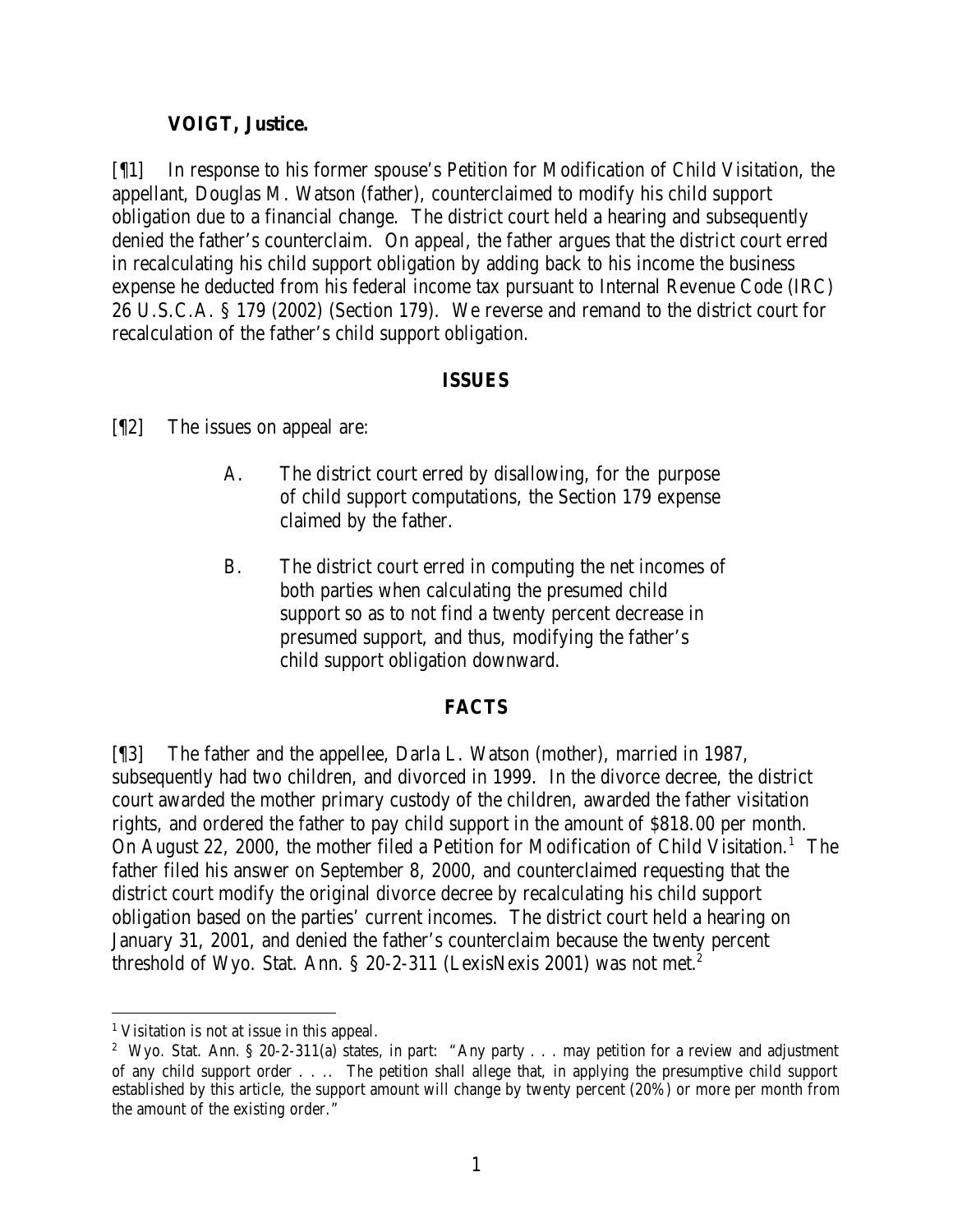### **STANDARD OF REVIEW**

[¶4] A district court has broad discretion in determining the correct amount of a child support award. This Court will disturb a district court's ruling only upon a showing that the district court abused its discretion. *Jordan v. Brackin*, 992 P.2d 1096, 1098 (Wyo. 1999). We have stated that: "'Judicial discretion is a composite of many things, among which are conclusions drawn from objective criteria; it means a sound judgment exercised with regard to what is right under the circumstances and without doing so arbitrarily or capriciously.'" *Vaughn v. State*, 962 P.2d 149, 151 (Wyo. 1998) (*quoting Martin v. State*, 720 P.2d 894, 897 (Wyo. 1986)).

#### **DISCUSSION**

### **SECTION 179 EXPENSE**

[¶5] A party seeking to modify a child support order must show, pursuant to Wyo. Stat. Ann. § 20-2-311, that a material change in circumstances occurred subsequent to entry of the original divorce decree. The father argues that, based on his current income and applying the presumptive support guidelines found in Wyo. Stat. Ann. § 20-2-304 (LexisNexis 2001), he should be paying twenty percent less than what he is presently ordered to pay. The father, a rancher, testified that his ranch operation had changed since the divorce,<sup>3</sup> and he now receives a monthly salary of \$1,000.00 (\$841.00 after deductions) as opposed to the \$3,500.00 per month the district court determined at the time of the divorce. He further testified that he receives in-kind income amounting to \$450.00 per month in the form of housing, transportation, gasoline, utilities, and groceries, and that he has been depleting his retirement savings since May 1999 in order to support his modest lifestyle.

[¶6] In calculating child support, the first step is to determine the parents' current monthly net incomes and then to apply the total amount to the tables as set forth in the statutes. Wyo. Stat. Ann. § 20-2-304. Income is defined, in part, in Wyo. Stat. Ann. § 20-2-303(a)(ii) (LexisNexis 2001):

> "Income" means any form of payment or return in money or in kind to an individual, regardless of source. Income includes, but is not limited to wages, earnings, salary, commission, compensation as an independent contractor, temporary total disability, permanent partial disability and

<sup>&</sup>lt;sup>3</sup> The father and his parents joined their sole proprietorship ranches into a corporation effective January 1, 2000, with their land being held by a limited liability company (LLC). The father owns forty percent of the corporation and forty percent of the LLC.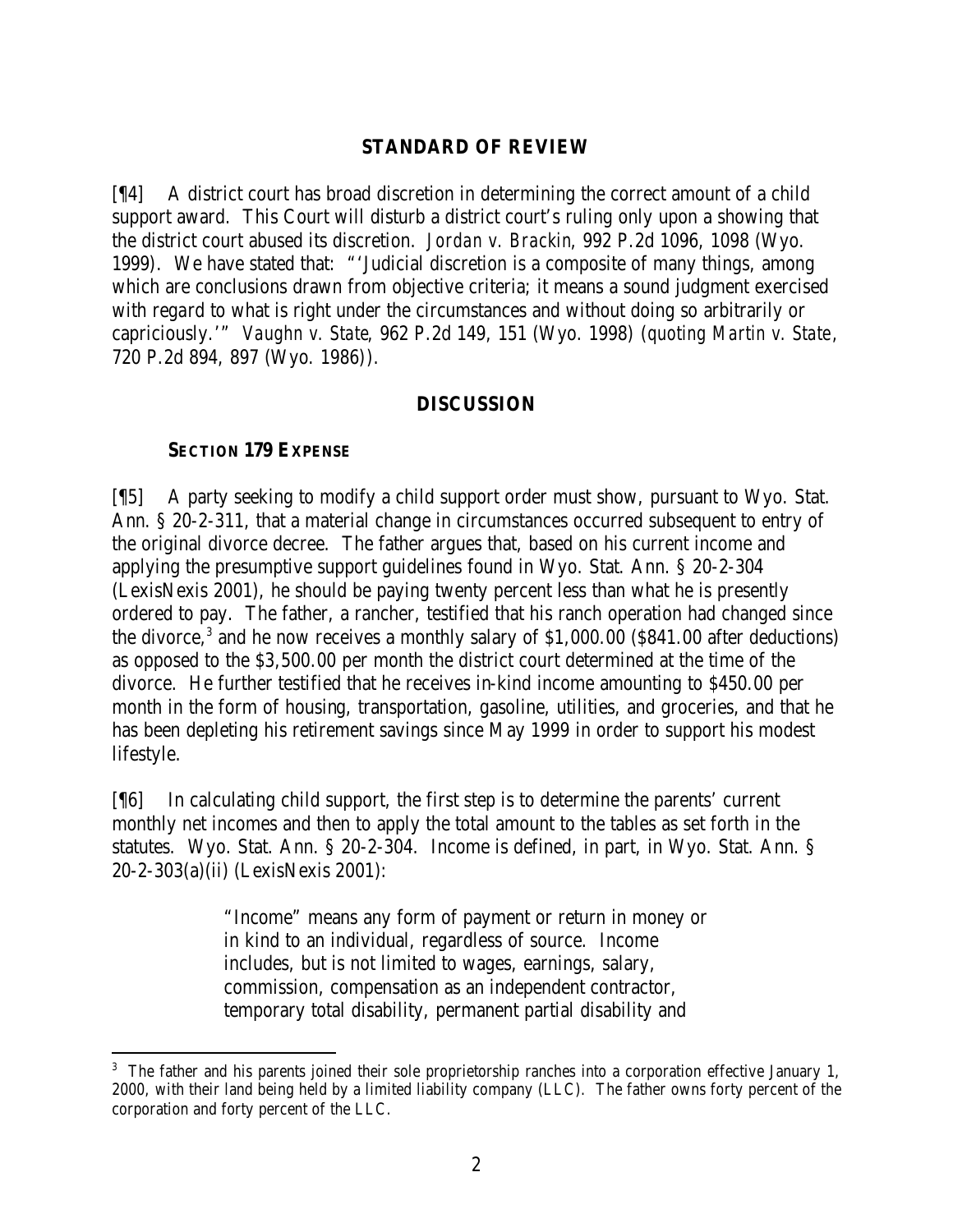permanent total disability worker's compensation payments, unemployment compensation, disability, annuity and retirement benefits, and any other payments made by any payor, but shall not include any earnings derived from overtime work unless the court, after considering all overtime earnings derived in the preceding twenty-four (24) month period, determines the overtime earnings can reasonably be expected to continue on a consistent basis. In determining income, *all reasonable unreimbursed legitimate business expenses shall be deducted*.

(Emphasis added.) The income used to calculate the child support obligation is "net income," defined as:

> "Net income" means income as defined in paragraph (ii) of this subsection less personal income taxes, social security deductions, cost of dependent health care coverage for all dependent children, actual payments being made under preexisting support orders for current support of other children, other court-ordered support obligations currently being paid and mandatory pension deductions. Payments towards child support arrearage shall not be deducted to arrive at net income[.]

Wyo. Stat. Ann. § 20-2-303(a)(iii).

[¶7] At issue in the instant case is whether a Section 179 expense deduction claimed by the ranch corporation for the benefit of the father can be used to lower the father's monthly net income. Citing *Houston v. Smith*, 882 P.2d 240 (Wyo. 1994), the district court disallowed the Section 179 expense and included that amount in calculating the father's net income. The district court reasoned that such deductions were "depreciation," being more properly written off over several years, which should be added back to income, as in *Houston*, for the purpose of calculating a child support obligation.

[¶8] The district court concluded that the father's monthly income amounted to \$2,950.00, resulting in a child support obligation of \$692.35 per month. This did not satisfy the twenty percent rule required by Wyo. Stat. Ann. § 20-2-311, so the district court denied the father's counterclaim. The father does not dispute addition of forty percent of the LLC's depreciation and amortization back to income, but does take issue with the Section 179 deduction being added back to income. We, too, disagree with the district court's treatment of the Section 179 deduction.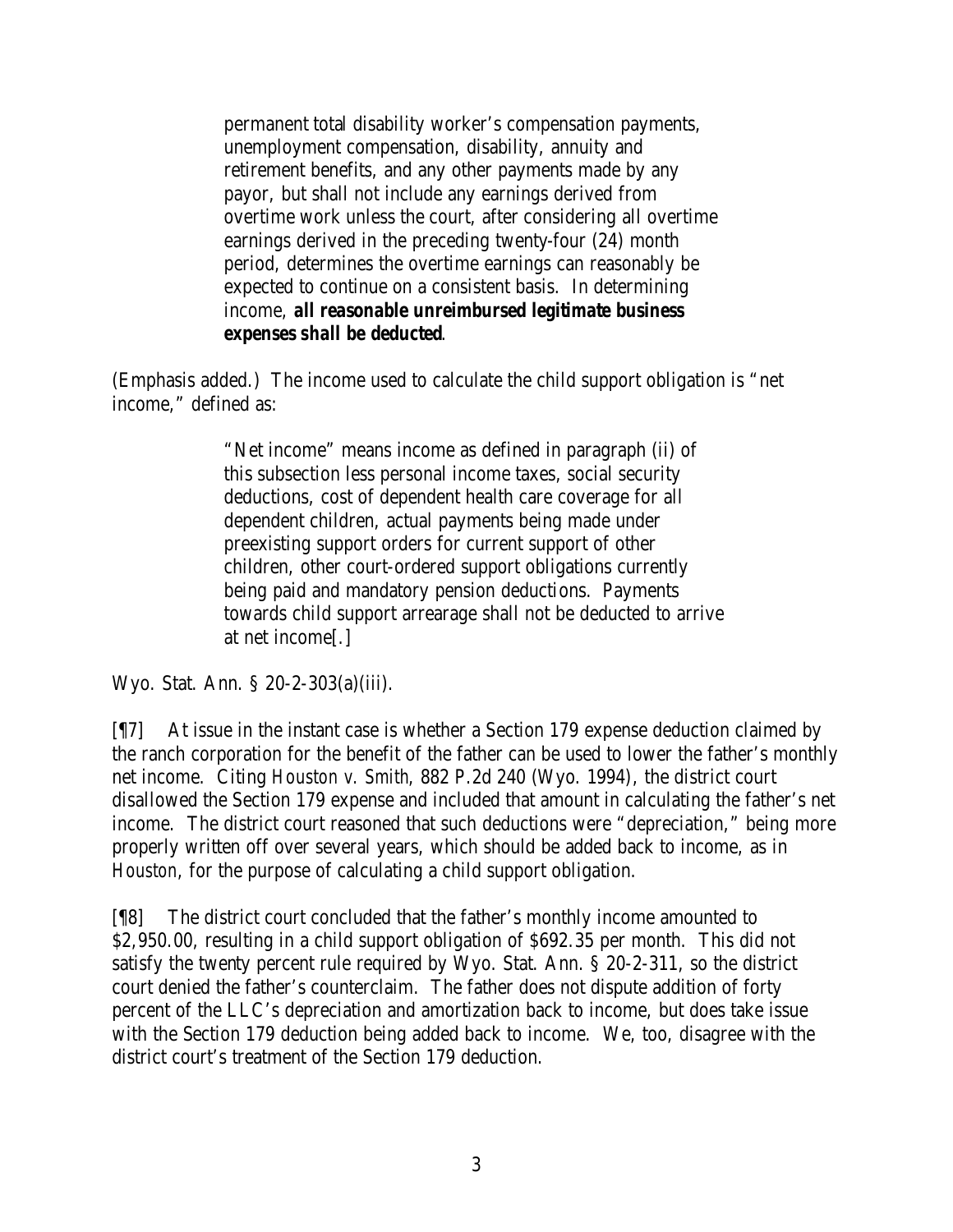[¶9] The pertinent subsections of Section 179 that apply in the instant case are 179(a), 179(d)(1), and 179(d)(10). Section 179(a) provides: "A taxpayer may elect to treat the cost of any section 179 property as an expense which is not chargeable to capital account. Any cost so treated shall be allowed as a deduction for the taxable year in which the section 179 property is placed in service." 26 U.S.C.A. § 179 at 688. Section 179(d)(1) reads: "For purposes of this section, the term 'section 179 property' means any tangible property . . . and which is acquired by purchase for use in the active conduct of a trade or business." *Id.* at 690. Section 179(d)(10) provides: "The Secretary shall, by regulations, provide for recapturing the benefit under any deduction allowable under subsection (a) with respect to any property which is not used predominantly in a trade or business at any time." *Id.* at 691-92.

[¶10] In general, Section 179 property is used in the active conduct of a taxpayer's trade or business that would be subject to depreciation but for the election. *See* 4 Fed. Tax Guide Rep. (CCH) ¶ 12,126.01 (2002). Without an election under Section 179, the cost of such property would be treated as capital expenditure, and the cost would be recovered as depreciation over a period of years pursuant to IRC 26 U.S.C.A. §§ 167(a) and 168. However, when Section 179 property is sold, any gain is recognized as ordinary income to the extent of amounts expensed and depreciation claimed. *See* 4 Fed. Tax Guide Rep. (CCH) ¶ 12,126.01.

[¶11] In 2000, the ranch corporation claimed \$20,000.00 in Section 179 expenses for the purchase of eleven bulls and a horse. Since the father owned forty percent of the corporation, forty percent of the allowable  $$20,000.00$  Section 179 expense<sup>4</sup> or  $$8,000.00$ , passed through to the father, which he claimed on his personal federal income tax for the year 2000. The father asserts that the Section 179 deduction should not be added back to his income as "depreciation." He argues that, whereas depreciation is added back to income because it does not reflect an actual cash expenditure, a Section 179 deduction reflects an actual cash expenditure, reducing available resources from which to pay child support.

[¶12] The states are split on the issue of whether certain business expenses such as Section 179 deductions should be added back to income in determining child support obligations.<sup>5</sup> In *Major v. Major*, 124 N.M. 436, 952 P.2d 37 (1997), the court dealt with a situation somewhat similar to the instant case. In *Major*, the father raised cattle and sold his cull

 <sup>4</sup> The applicable amounts allowed for Section 179 expenses are: Tax year 1997, \$18,000.00; 1998, \$18,500.00; 1999, \$19,000.00; 2000, \$20,000.00; 2001 or 2002, \$24,000.00; 2003 or thereafter, \$25,000.00. 26 U.S.C.A. § 179(b)(1) at 688-89.

<sup>5</sup> *See, e.g., In re Marriage of Knickerbocker*, 601 N.W.2d 48, 51 (Iowa 1999); *Preussner v. Timmer*, 414 N.W.2d 577, 579 (Minn.App. 1987); *Gammel v. Gammel*, 259 Neb. 738, 612 N.W.2d 207, 211-12 (2000); and *Labar v. Labar*, 557 Pa. 54, 731 A.2d 1252, 1255-56 (1999). *See also* Frank J. Wozniak, *Treatment of Depreciation Expenses Claimed for Tax or Accounting Purposes in Determining Ability to Pay Child or Spousal Support*, 28 A.L.R.5<sup>th</sup> 46 (1995).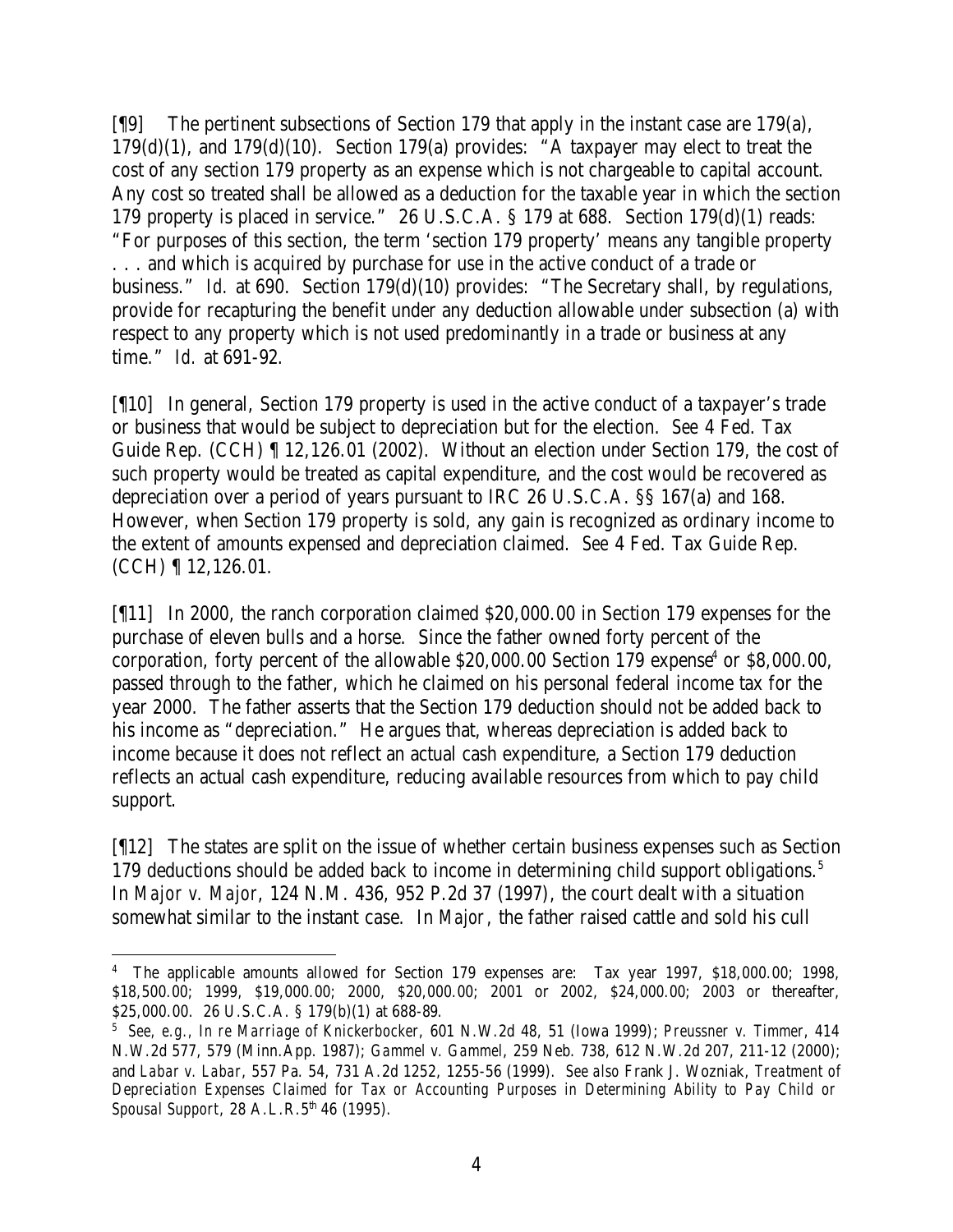cattle in the spring, purchasing impregnated cattle to replace the cull cattle. *Id.* at 38. The *Major* court reviewed several cases that discussed determining the net income of selfemployed parents, and stated:

> The lesson we glean from these cases is that we are more concerned with a parent's actual cash flow than we are with income as represented on tax returns. . . . We do not rely on technical treatments more appropriate for accounting and tax purposes unless there is evidence that those technical treatments bear some relation to actual cash flow.

*Id.* at 39. Regarding Section 179 expenses, the *Major* court stated:

The limitation imposed by the trial court comes from Section 179 of the Internal Revenue Code. This section allows a taxpayer to elect to treat the cost of depreciable property purchased for use in the active conduct of a trade or business as an expense in the year the property is placed in service, rather than as property that is capitalized and thereafter subject to depreciation over a number of years. . . . It is designed to "'encourage additional investment in small business since it provides for a faster recovery of capital before the taxing of earnings.'" *Smyers v. Commissioner of Internal Revenue*, 57 T.C. 189, 203, 1971 WL 2598 (1971) (*quoting* H.R. Rep. 85- 2198 (1958)). Additionally, since the property is immediately expensed, there is no need to maintain a depreciation schedule on these assets.

*Major*, 952 P.2d at 39. The *Major* court continued:

Mother argues that this case comes down to an analysis of depreciation. She appears to be arguing that because Father depreciates the cattle over a period of years, he cannot expense them as inventory in one year. That is not what is happening here. Rather, Father is requesting that, when the trial court determines his income for child support purposes, it deduct as a necessary business expense the annual cost of replenishing his breeding herd. Again, how that cost is treated for income tax purposes is not necessarily relevant to determining income for child support.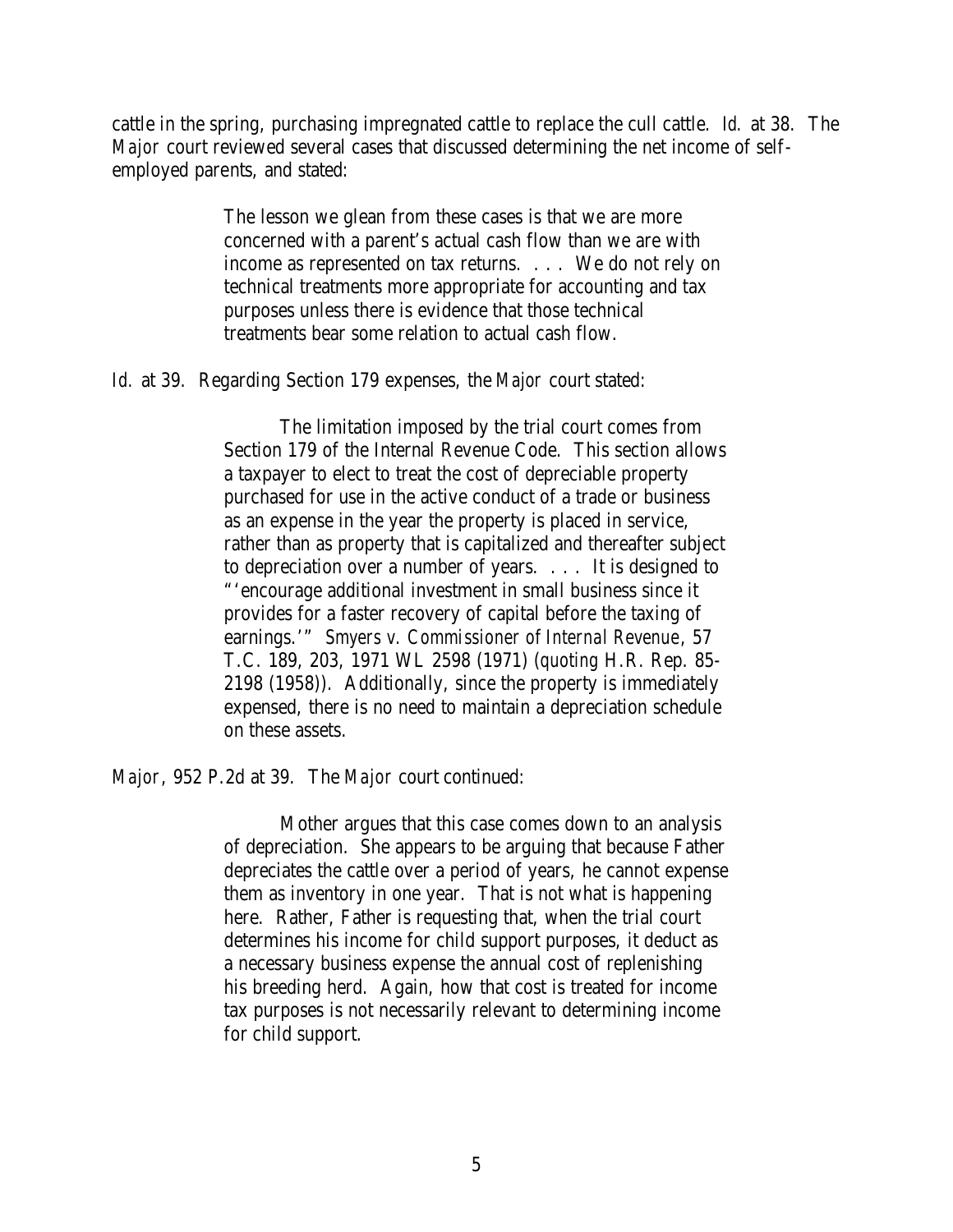*Id.* at 40.<sup>6</sup>

[¶13] A Section 179 deduction reflects a cash expenditure made during the year in question, whereas depreciation taken in years subsequent to the initial year property is placed in service does not reflect cash expenditures made in those subsequent years. We note, however, the similarity between a Section 179 deduction and that of depreciation taken in the year in which property is placed in service, which typically reflects an actual cash expenditure made during that year. However, we conclude that when courts consider business expenses, they should make allowance for expenses that are actually necessary for the parent to sustain his or her business and that are unreimbursed business expenses. In determining a parent's income for a presumptive child support obligation, "'all reasonable unreimbursed legitimate business expenses shall be deducted.'" *Roseman v. Sackett*, 979 P.2d 940, 943 (Wyo. 1999); Wyo. Stat. Ann. § 20-2-303(a)(ii).

[¶14] We distinguish the instant case from *Houston*, where we considered depreciation of real property and adopted this rationale: "'Since the purpose of depreciation is to assist a person in *regaining* their expenditures, it does not follow that depreciation is a business *expense* for the calculation of disposable income under the Guidelines.'" *Houston*, 882 P.2d at 244 (*quoting Stewart v. Stewart*, 243 Mont. 180, 793 P.2d 813, 815 (1990)) (emphasis in original). We held that depreciation of rental properties failed to fit within the statute's definition of "reasonable unreimbursed legitimate business expenses" and concluded that it could not be deducted from income for child support purposes because it constituted a book reimbursement. *Houston*, 882 P.2d at 244. However, a Section 179 expense differs from depreciation in that it directly affects business cash flow and a parent's disposable income. It is this distinction that makes a Section 179 expense more closely resemble the mortgage principal payments we allowed to be deducted from income in *Fleenor v. Fleenor,* 992 P.2d 1065, 1070 (Wyo. 1999) than the depreciation we disallowed as a deduction from income in *Houston.*

[¶15] We conclude that the district court abused its discretion in calculating the father's monthly net income. The Section 179 deduction in this case may have been a reasonable unreimbursed legitimate business expense that should not have been added back to income in determining child support obligations. In its decision letter, the district court did not, however, make that determination. Instead, it concluded only that the amount "would more properly be written off over several years without this special section . . .." But for child support computation purposes, the question is not whether an amount should be depreciated over time for tax purposes or whether it should be treated as an expense in the

<sup>&</sup>lt;sup>6</sup> Those jurisdictions that consider Section 179 expenses as "depreciation" to be added back to income for computing child support obligations appear to ignore the recapture provision of Section  $179(d)(10)$ . In the instant case, the father's accountant testified that, when the Section 179 animals are sold in later tax years, the income will then be treated as ordinary income.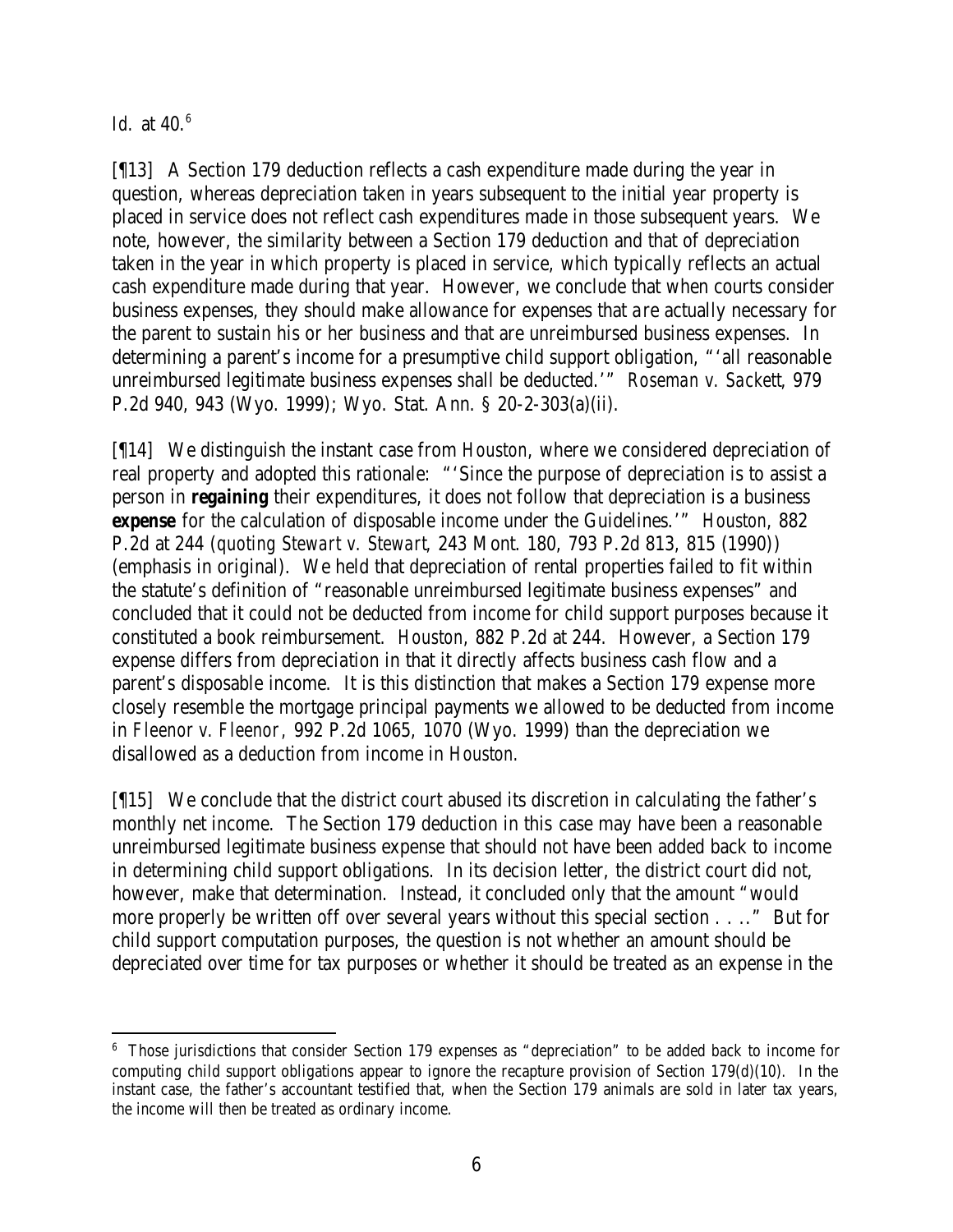current tax year under Section 179. The question is whether it was a "reasonable unreimbursed legitimate business expense" under Wyo. Stat. Ann. § 20-2-303(a)(ii).

[¶16] We reiterate what we said in both *Fleenor* and *Houston*: the focus should be upon the reasonable and legitimate nature of the expense and its impact on the party's actual cash flow in the year in question rather than the treatment of the expense by federal law in the context of income taxes. The rationale of *Houston* was that book depreciation does not reduce actual net income. *Houston*, 882 P.2d at 244. The rationale of *Roseman* was that the child support payor had failed to prove that the amounts he claimed were reasonable business expenses. *Roseman*, 979 P.2d at 943. The rationale of *Fleenor* was that, after the payor established that the expenses were reasonable expenses that directly affected business cash flow and his own disposable income, the payee failed to prove that the payments were unreasonable. *Fleenor*, 992 P.2d at 1070. That is the type of analysis required in cases of this nature. A central question in that analysis is whether the questioned expenses were unreasonably excessive or the assets were acquired to depress income to avoid support payments. *Id*. at 1069. The burden of proving that an expense was a reasonable unreimbursed legitimate business expense lies with the party seeking the deduction. *Erhart v. Evans*, 2001 WY 79, ¶ 15, 30 P.3d 542, 546 (Wyo. 2001); *Fountain v. Mitros*, 968 P.2d 934, 938 (Wyo. 1998).

[¶17] One court has commented that "were we not to treat Section 179 deductions as depreciation pursuant to the Nebraska Child Support Guidelines, a self-employed parent could distort his or her income in any given year by purchasing depreciable property and deducting the cost pursuant to Section 179, thereby reducing income available for child support." *Gammel v. Gammel*, 259 Neb. 738, 612 N.W.2d 207, 212 (2000). That, of course, is true; a scheming non-custodial parent could seek to manipulate his or her income in such a manner. But the opposite is also true; if in computing child support, a court automatically rejects a business expense that has been afforded Section 179 treatment, that court has not fulfilled its obligation under Wyo. Stat. Ann. § 20-2-303(a)(ii) to determine whether the amount should be deducted as a reasonable and legitimate business expense. Either course is wrong. The proper course is to make the statutory determination.

## **NET INCOME COMPUTATION**

[¶18] The father next alleges that the district court erred in computing the net incomes of both parties when calculating the presumed child support so as not to find a twenty percent decrease in presumed support, and thus modifying the child support obligation downward. In its decision letter, the district court found that the net monthly income of the mother was \$2,043.00. Unfortunately, the record does not disclose how the district court calculated the mother's monthly income.<sup>7</sup> There is no factual basis from which we can conclude

 <sup>7</sup> The record does disclose a Contract of Employment for the mother at the Northern Wyoming Community College for the school year 2000-2001, which indicates a nine-month salary of \$27,375.00. On an